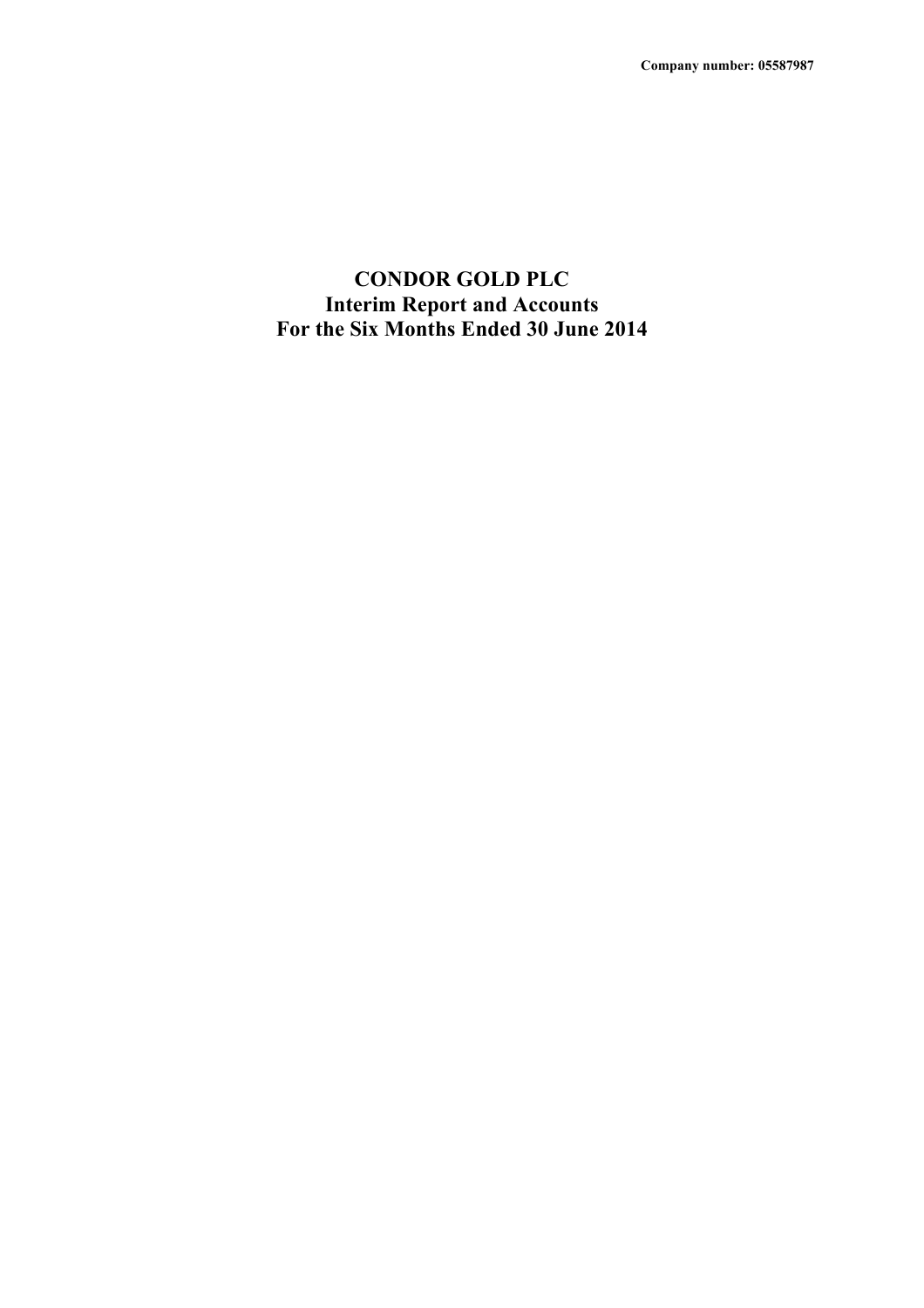## **CONTENTS OF THE INTERIM REPORT FOR THE SIX MONTHS TO 30 JUNE 2014**

# **TABLE OF CONTENTS Page** Highlights  $2-3$ Chairman's Statement 4 – 5 Review of Operations & Project Overview  $6 - 10$ Consolidated Statement of Comprehensive Income 11 Consolidated Statement of Financial Position 12 Consolidated Statement of Changes in Equity 13 Consolidated Cash Flow Statement 14 Notes to the Financial Statements  $15 - 17$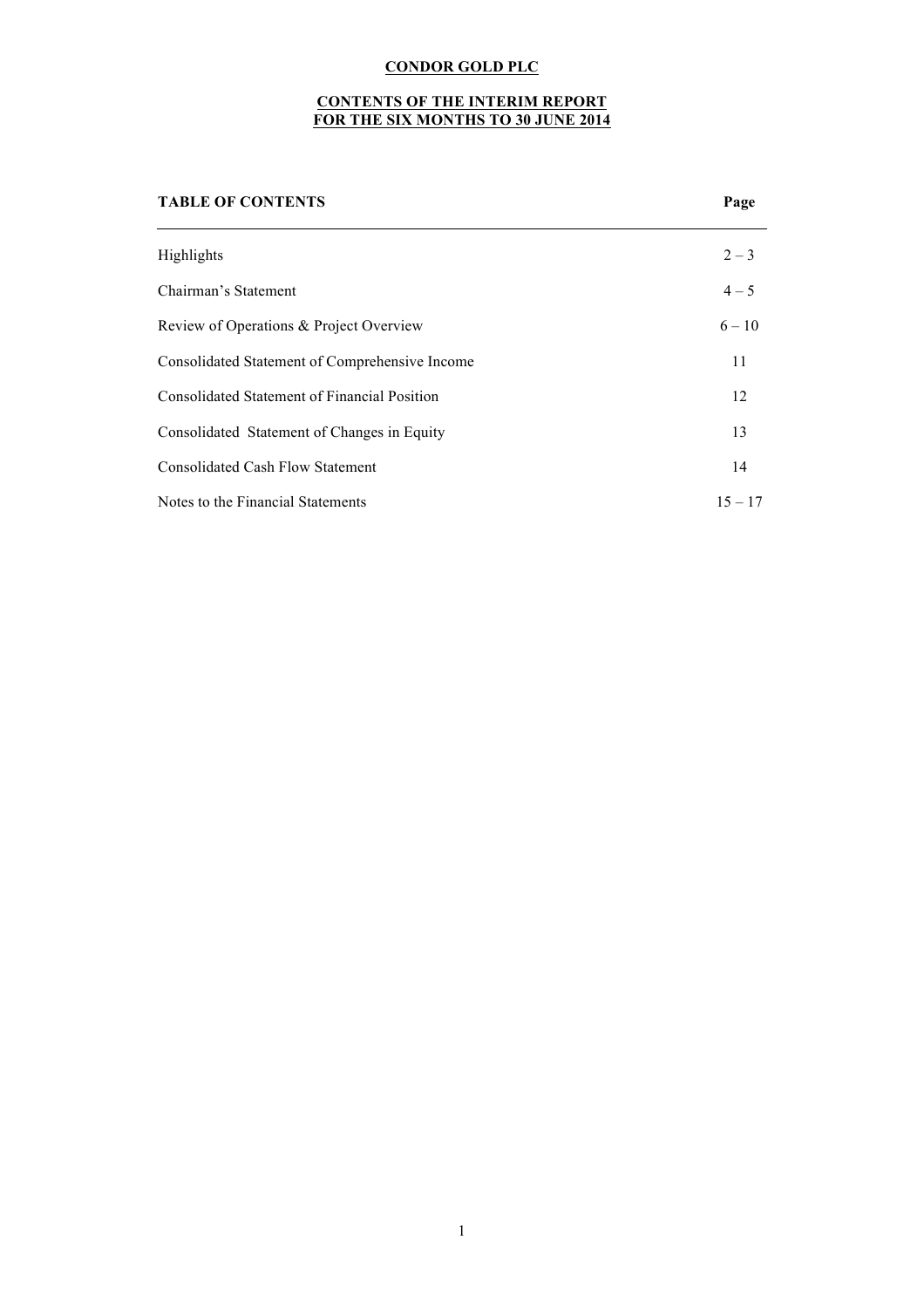## **HIGHLIGHTS FOR THE SIX MONTHS TO 30 JUNE 2014**

Condor Gold PLC ("Condor", the "Company" or the "Group"), an AIM listed company focused on delineating a large commercial reserve on its La India Project in Nicaragua, announces its interim results for the period ended  $30<sup>th</sup>$  June 2014.

## **HIGHLIGHTS TO 30 JUNE 2014**

Test work in support of the PFS has continued to advance in the first half of 2014:

- Hydrology pump test has been completed with favourable results in support of a dewatering program
- Lycopodium has been selected as the design engineer for the plant, components of the infrastructure capital expenditure estimate and an operating cost estimate for processing.
- Pit geotechnical work has been completed pending final pit selection.
- Environmental baseline studies needed for the PFS are largely complete
- Preliminary waste rock geochemistry results suggest that acid drainage will not be a problem.
- Suitable tailings and waste dump sites have been identified.
- Wide zones discovered at surface over the San Lucas Resource with trench results of 6m at 7.65g/t and 16.15m at 2.2g/t gold.

## **POST PERIOD HIGHLIGHTS**

- Real de la Cruz: 13 trenches for 2,646m which demonstrate a wide zone of low-grade stockwork gold mineralisation along a 1100m strike length including a core zone of 200m strike length by 40m to 65m width averaging circa  $1g/t$ , has the potential to provide low-grade supplemental feed to the proposed La India Open Pit Mine plant.
- Real de la Cruz: 4m true width quartz breccia grading at up to 16.4g/t gold exposed in an artisanal pit wall
- Real de la Cruz: Condor's geologists interpret the geological signatures as representing the top of a much larger gold mineralised system
- Final pit geometries and pushbacks were designed that will serve as the basis for the annual advance maps 1250 pit shell selected for mine design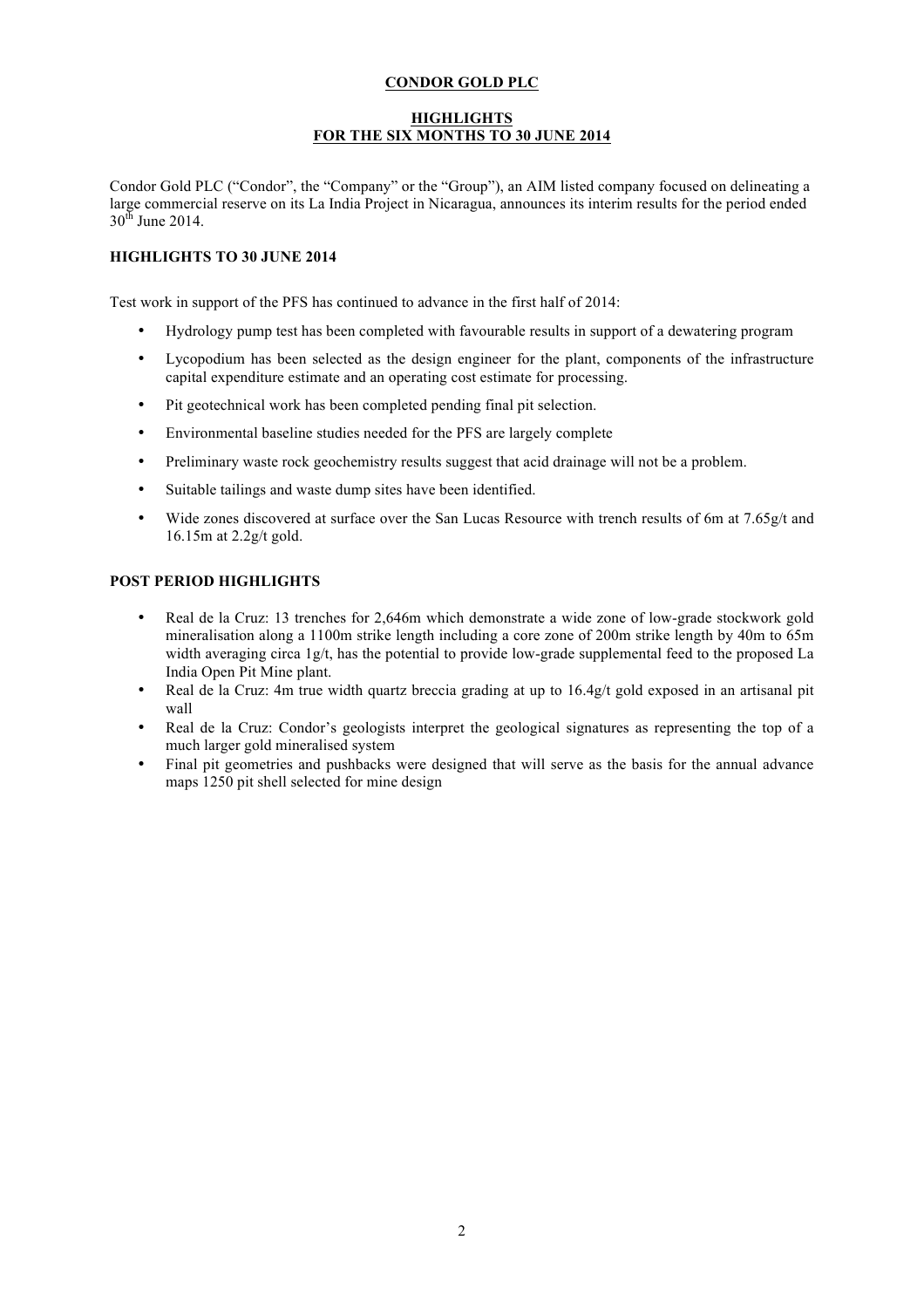## **HIGHLIGHTS FOR THE SIX MONTHS TO 30 JUNE 2014**

## **CURRENT GLOBAL CIM/JORC CODE MINERAL RESOURCE**

The following Mineral Resource estimations have been reported by independent geologists in accordance with the terms and definitions of the CIM/JORC Code. The Mineral Resource Estimations for Nicaragua were completed by SRK Consulting (UK) Ltd. and for El Salvador by Geosure Exploration and Mining Solutions (La Calera and part of Pescadito) and Ravensgate Resources (part of Pescadito).

|                       | Tonnes                                         | Gold           |                    |                | Silver             |                | Gold Equivalent    |                                    | CIM/JOR         |
|-----------------------|------------------------------------------------|----------------|--------------------|----------------|--------------------|----------------|--------------------|------------------------------------|-----------------|
|                       | (kt)                                           | Grade<br>(g/t) | Contained<br>(koz) | Grade<br>(g/t) | Contained<br>(koz) | Grade<br>(g/t) | Contained<br>(koz) | Attributable<br>Contained<br>(koz) | C<br>Category   |
|                       | Nicaragua Projects (100% Condor owned)         |                |                    |                |                    |                |                    |                                    |                 |
| La India              | 9,600                                          | 3.5            | 1,076              | 6              | 1,780              | 3.6            | 1,103              | 1,103                              | Indicated       |
| Project               | 8,800                                          | 4.4            | 1,252              | 7              | 900                | 4.5            | 1,265              | 1,265                              | Inferred        |
| <b>Total</b>          | 18,400                                         | 3.9            | 2,328              | 6              | 2,680              | 4.O            | 2,368              | 2,368                              | $Ind+Inf$       |
| Rio Luna              | 694                                            | 3.5            | 80                 | 56             | 500                | 4.4            | 86                 | 86                                 | Inferred        |
| <b>Total</b>          | 19,100                                         | 3.9            | 2,407              | 7              | 3,182              | 4.0            | 2,454              | 2,454                              | $Ind+Inf$       |
|                       | <b>El Salvador Projects (90% Condor owned)</b> |                |                    |                |                    |                |                    |                                    |                 |
| Pescadito             | 7,100                                          | 1.9            | 434                | 97             | 22,100             | 3.4            | 764                | 688                                | Inferred        |
| La<br>Calera          | 6,000                                          | 1.6            | 313                |                |                    | 1.6            | 317                | 285                                | Inferred        |
| <b>Total</b>          | 13,100                                         | 1.8            | 747                | 53             | 22,380             | 2.6            | 1,081              | 964                                | <b>Inferred</b> |
| Grand<br><b>Total</b> | 32,200                                         | 3.0            | 3,154              | 34             | 25,553             | 3.5            | 3,535              | 3,427                              | <b>Inferred</b> |

*Note that tonnage is rounded to nearest 10,000t, gold grade is rounded to nearest 0.1g/t, silver and gold equivalent grade to nearest 1g/t, contained gold and gold equivalent to nearest 1,000oz and contained silver to nearest 10,000oz. Gold equivalent is calculated using silver:gold ratio of 67:1. Attributable gold is calculated as 90% interest in El Salvador licences (remaining 10% gifted to the Condor Resources El Salvador Charitable Foundation).*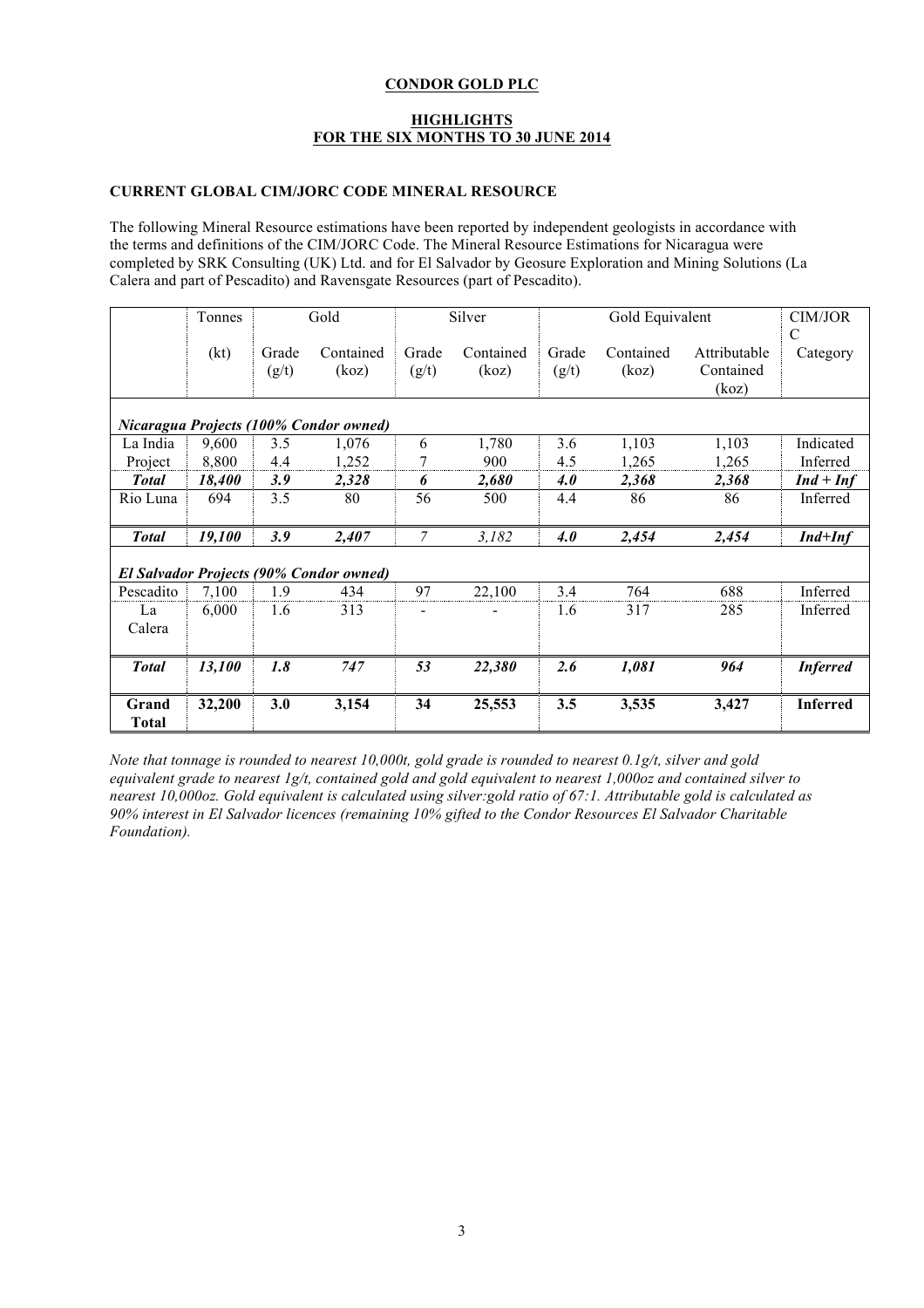## **CHAIRMANS STATEMENT FOR THE SIX MONTHS TO 30 JUNE 2014**

#### **CHAIRMAN'S STATEMENT**

Dear Shareholder,

I am pleased to present Condor's unaudited interim financial report for the 6 months ended 30<sup>th</sup> June 2014. The Group's CIM and JORC gold mineralised resources remained unchanged during the period from the NI 43-101 compliant resource update announced in November 2013. The current La India Project total mineral resource estimate is 18.4Mt at 3.9g/t for 2.33M oz gold and 2.68M oz silver at 6.2g/t. Total gold equivalent is 2.37M oz. The mineral resource in the higher indicated category of confidence is 9.6Mt at 3.5g/t for 1.08M oz gold. The Inferred mineral resource is 8.8Mt at 4.4g/t for 1.25M oz gold. The total open pit resource increased is 1.14M oz gold at 3.1g/t split between three deposits all within a 2km radius. The bulk of the open pit resource is within the La India Open Pit which accounts for 920,000 oz at 3.0g/t gold. The identification of two feeder pits, the America Open Pit with 160,000 oz at 4.2g/t and the Central Breccia Open Pit with 57,000 oz gold at 1.9g/t should help mine scheduling. The moratorium on all mining and exploration continues in the Republic of El Salvador ("El Salvador") where the Company has 90% of a JORC Code Mineral resource of 13.15 Mt at 2.6g/t for 1,120,000 oz gold equivalent.

The operating loss for the 6 month period was £1,569,855. The cash equivalents at  $30<sup>th</sup>$  June 2014 were £754,938. There are currently 38,323,960 ordinary shares in issue.

Dave Crawford, a senior mining engineer with 37 years' experience joined as Chief Operating Officer in March 2014 having worked as a full time consultant since  $1<sup>st</sup>$  December 2013. He brings an exceptional depth of relevant gold mining experience from his time operating at a very senior level throughout his career. Dave's experience strengthens the operating team as Condor transitions from a gold exploration company and aims to produce Pre-Feasibility Studies and Bankable Feasibility Studies on La India Project, which has the potential for being one of Nicaragua's largest producing gold mines. The PFS is due at the end of September 2014. The operations report provides detail of the progress made on the Pre-Feasibility Studies ("PFS") during the period.

Significant progress on the PFS included: selection of the final pit shell for the PFS, award of plant design to Lycopodium and choice of a 800,000 tonne per annum (2,300 tonne per day) plant as a base case, completion of geotechnical studies resulting in average pit angles of 46 degrees, completion of the majority of 16 baseline studies for the Environmental Impact and Social Assessment, completion of hydrology pump tests for the dewatering characteristics of the open pit, selection of the locations of the plant, tailings storage facility and waste dump, and progress with estimates for the capital expenditure and operating expenses for the plant.

Condor has completed 4,375m trenching since the New Year on 6 targets on La India Project. The most successful results were from 2,646m trenching on Real de la Cruz concession which demonstrate a wide zone of low-grade stockwork gold mineralisation along a 1100m strike length including a core zone of 200m strike length by 40m to 65m width averaging circa 1g/t, including a high grade breccia of 4m true width at 16.4g/t gold. Condor's geologists interpret the geological signatures as representing the top of a much larger gold mineralised system that, with further trenching and drilling has the potential to develop into a supplementary lower-grade feeder pit to the proposed La India process plant located 8km away. The operations report provides detail on the exploration activity during the period.

The strategy for 2014/2015 is to produce a base case PFS on 840,000 oz gold in the Indicated category in La India Open Pit by end September 2014 and demonstrate the upside potential of La India Project by completing geochemistry studies over selected areas of La India Project. On completion of a PFS the Company will proceed directly to a Bankable Feasibility Study ("BFS") with either the base case or with the base case plus the inclusion of an additional 300,000 oz gold open pittable Inferred resources that are currently excluded from the PFS. The later option will require between 8,000m to 10,000m drilling to bring these additional ounces into the Indicated category required for inclusion in a BFS. Only Indicated ounces can be used in a PFS and BFS. There will be two annexes to the PFS showing the potential upside of including 1) a further 300,000 oz gold open pittable resources (81,000 oz gold in the Inferred category in La India Open Pit, 160,000 oz gold on America Open Pit and 58,000 oz gold on the Central Breccia) in a BFS and 2) the underground potential of La India and America resources.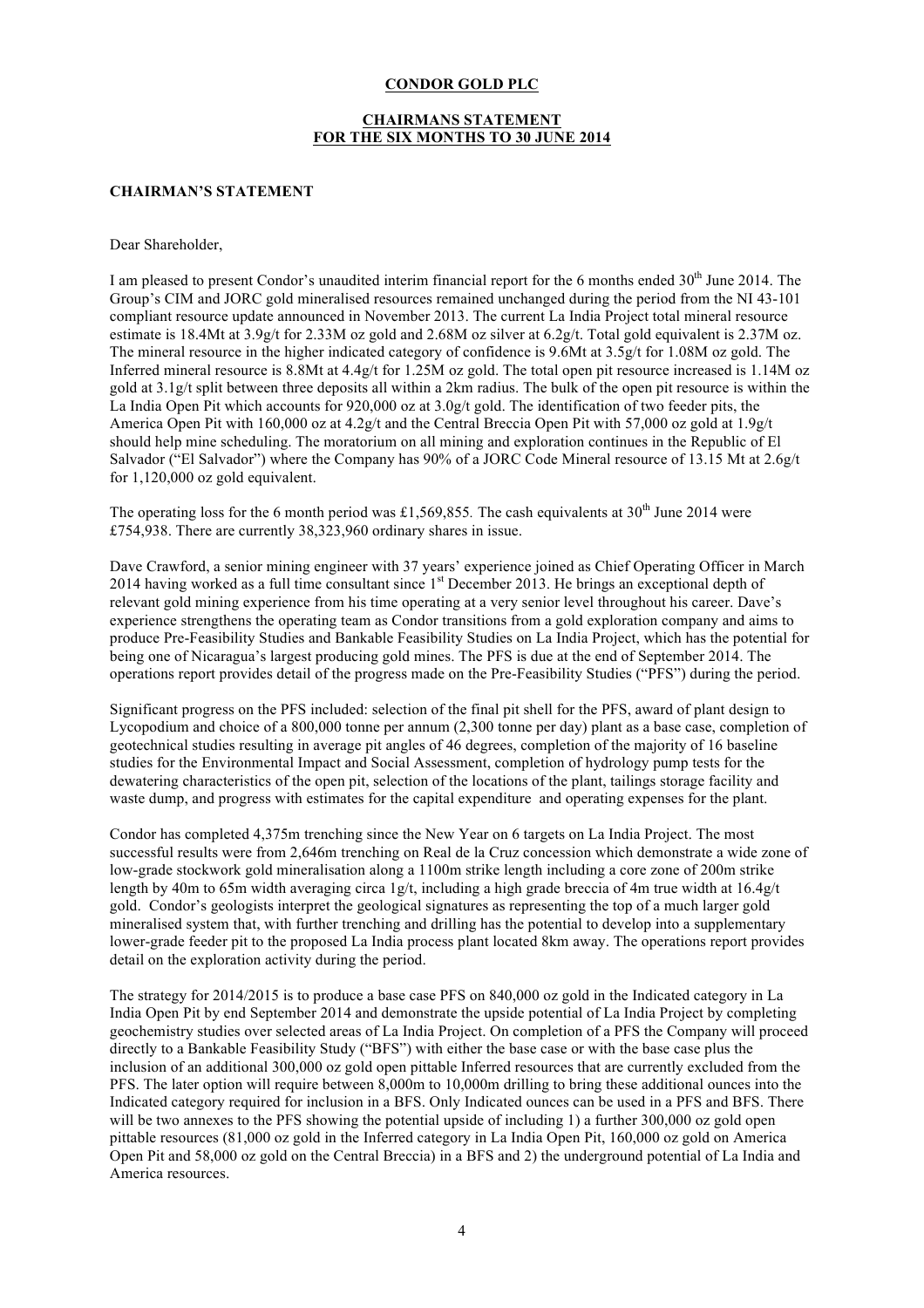#### **CHAIRMANS STATEMENT FOR THE SIX MONTHS TO 30 JUNE 2014**

Mosks Wild

Mark Child Executive Chairman and CEO

10<sup>th</sup> September 2014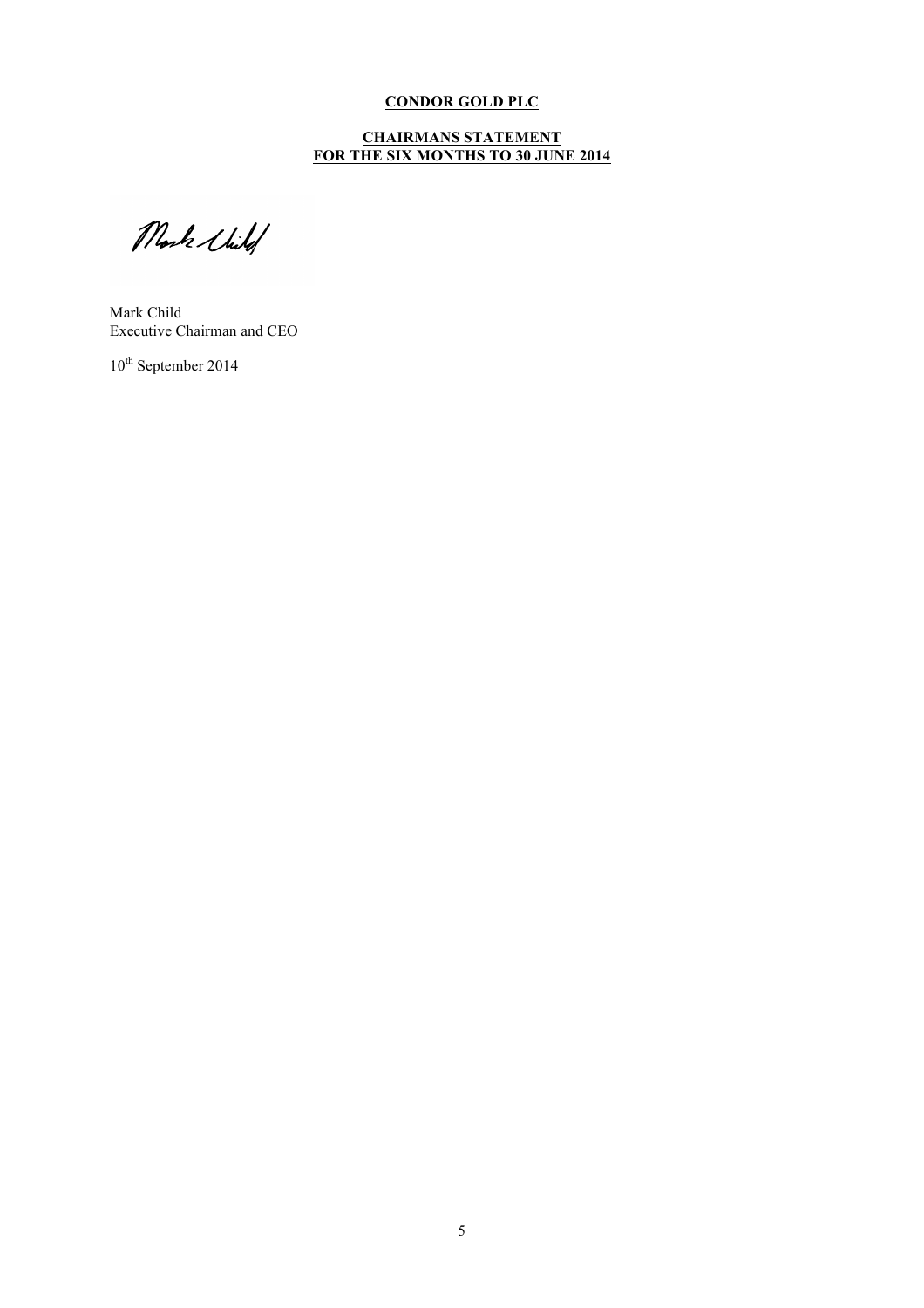## **OPERATIONS REPORT AND PROJECT OVERVIEW FOR THE SIX MONTHS TO 30 JUNE 2014**

#### **NICARAGUA – OPERATIONS REPORT**

#### **La India Project**

Condor has long recognised the potential of the La India Mining District for the development of a modern gold mine and has gradually built-up a concession package of eight concessions covering an area of 280km² through a combination of public tender and private acquisition since 2006. The La India Mining District is an epithermal goldfield hosted by a Tertiary aged volcanic complex and was a gold producer between 1938 and 1956 when the La India gold mine produced an estimated 576,000oz gold with mine records showing a peak production of 41,861 oz gold at 11.8g/t recovered grade and 39,282 oz silver at 11.0g/t in 1953. The Company currently holds 100% interest in mining rights over 98% of the La India District gold mineralisation including all the historically mine workings. Condor completed the first Preliminary Economic Assessment ("PEA") of the Project's mining potential in 2013. Since then the Company has advanced the confidence of the mineral resource in the core mining zone, and is on-track to complete Pre-Feasibility Studies ("PFS") into open pit mining the flagship La India Vein Set this year. Regional exploration has focused on identifying additional open pit resource ounces within trucking distance of the planned La India mill and also on developing a strategy to search for hidden deposits throughout the La India District.

#### **Pre-Feasibility Study Update**

Progress through the first half 2014 has focused on final pit shell selection, mine design and site layout. Sufficient technical information has now been acquired to complete basic design of the project. Resource models have been locked, processing methodologies and geotechnical parameters have been quantified, water resources and hydrology have been analyzed and applied to the overall project.

SRK Consulting ("SRK") has now completed an engineered pit design and production schedule in support the 800ktpy plant and will be producing an estimate package for contract mining. The design basis price has been locked at \$1250/oz gold. A variation of the production schedule will be developed to feed a larger mill to provide Condor critical information for the Bankable Feasibility Study, including condemnation drilling, in-fill drilling to convert inferred to indicated resources.

A more detailed discussion of the PFS disciplines follows:

#### **Mineral Resource Estimate ("MRE")**

The resource model has undergone some refinements since the November 2013 MRE as re-logging and reinterpretation have allowed modest gains in some locations. In addition, the resource model has been modified to reflect likely dilution, by 'renormalization'. This process aggregates the smaller blocks of the original resource model into mining-sized units of 5m x 5m x 2.5 meter units. The diluted version of the resource model is the basis for the pit design.

#### **Pit Selection and Design**

Pit designs were developed using a base price of \$1250/oz gold. Economics were applied based on preliminary costs of \$20/t processing, \$2.20/t mining and \$5.60/t G&A. Using Lerchs-Grossman shells and optimizing schedulers, a range of pit shells (approximate pit shapes that lack roads) were generated and used to select a starting basis for pit designs. These shells were developed using both indicated only and indicated + inferred versions to ensure that the final pit designs provided the opportunity to recover inferred material during operations. Note that only the indicated resources will be featured in the PFS, in accordance with the requirements of NI 43-101 standards.

Post-period the final pit geometries and pushbacks were designed that will serve as the basis for the annual advance maps. Mine operating descriptions will be developed and included in the PFS as well. SRK will develop a first-principles estimate for equipment selection and requirements along with operating costs. This information will be provided to selected contractors to develop contract mining estimates as an option for the PFS.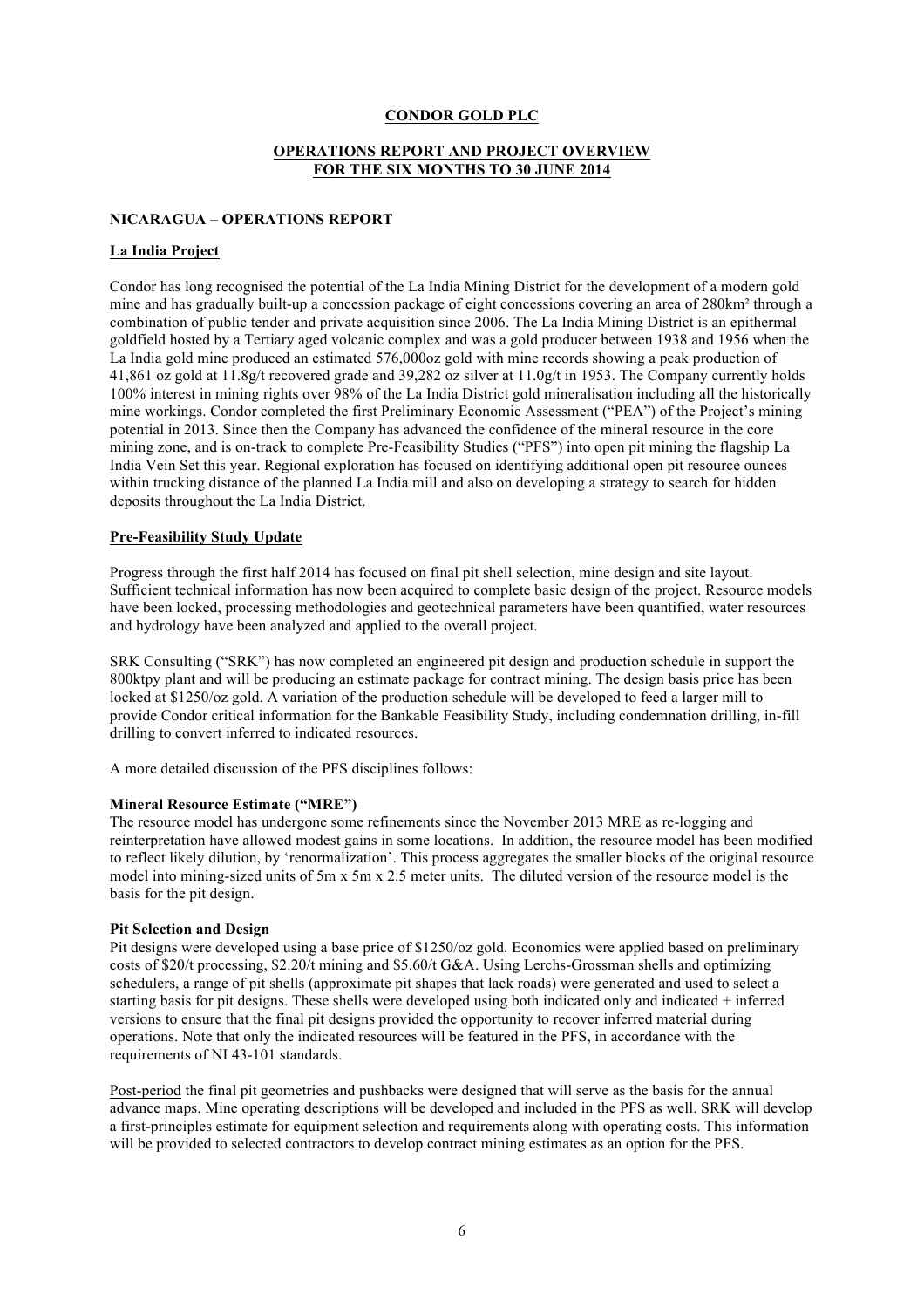## **OPERATIONS REPORT AND PROJECT OVERVIEW FOR THE SIX MONTHS TO 30 JUNE 2014**

#### **Plant Design and Costing**

With completion of the background work. Lycopodium has provided a plant design based on their deep experience with plants of this type, operating and capital estimate consistent with a production rate of 800,000 tonnes per year, with an option to expand throughput to 1,000,000 tpa. Estimates are supported by information from local contractors for earthworks, concrete, steel, and mechanical costs, and by updated vendor quotes for major consumables. The completed Lycopodium scope included support buildings and most infrastructure required.

Lycopodium has drawn from their large library of existing plant designs to arrive at the current plans. As a result, labour and equipment costs and quantities are well understood. In addition, the Lycopodium team visited Nicaragua and interviewed 10 contractors to collect estimates for bulk construction costs and productivities. In the process, they have demonstrated a robust stable of contractors available in Nicaragua. Plant throughput is based upon a capacity of 800,000 tonnes per year.

Power consumption is high, again due to hardness. Consequently, Condor has dedicated substantial time to understanding capacity and costs within Nicaragua. The current national average for power including transmission prices, is approximately \$0.18 per kWhr, with similar cost estimates for over-the fence generation contracts and for self-generation (including capital amortization).

Recovery estimates have remained at 91%, based on bench results of about 93%. There is an opportunity to improve recovery, however, Condor has elected to retain the standard practice of a two-point recovery deduction for scaling from lab work.

#### **Geotechnical**

Geotechnical evaluations have been completed on both the open pit slope stability and for preliminary footing conditions for the tailings pond and selected mill site options. Results for the open pit are based on oriented core, lab tests and standard core logging methods. Slope angles developed by SRK included both depressurized and pressurized variations, however, hydrology tests have confirmed that dewatering is feasible. Recently completed designs incorporate the steeper dewatered slopes. The average pit angle is 46 degrees.

Ground conditions for construction are a frequent source of cost over-runs. Condor has mitigated this risk by conducting a large number of soil test pits and infiltration tests to ascertain likely conditions for both the tailings dam and multiple proposed locations for the mill site. The results indicated no unusual conditions, and have been used in the development of the capital costs for the mill, mine facilities and tailings dam.

#### **Environmental and Social Responsibility**

Sixteen Environmental baseline work has been completed and is under review by SRK. Condor Nicaraguan consultants have indicated that we have sufficient information to compile and submit a successful Environmental Impact and Social Assessment Study to the Nicaraguan Ministry of Environment. Condor has developed a Stakeholder Engagement Plan (SEP) that will form the nucleus of our Social Responsibility activities. The SEP has been developed with the oversight and review of SRK. SRK has indicated that they have sufficient information to compile the relevant sections of the PFS.

#### **Hydrology**

Hydrology tests have been completed for both surface and subsurface regimes. The pump test conducted in the first half of 2014 demonstrated that dewatering can be effectively accomplished, thus allowing application of steeper pit slope design specifications. Historical information has now been compiled to determine storm event design criteria. This information will be incorporated into the site wide water balance.

#### **Tailings Pond**

Site selection and preliminary designs for the tailings dam have been concluded. With the completion of the pit designs, the designs for the tailings pond will be optimized to the required capacity.

#### **Water Management**

Initial surface water designs have been completed, and with the completion of the pit and waste dump designs can be incorporated into a site wide water balance.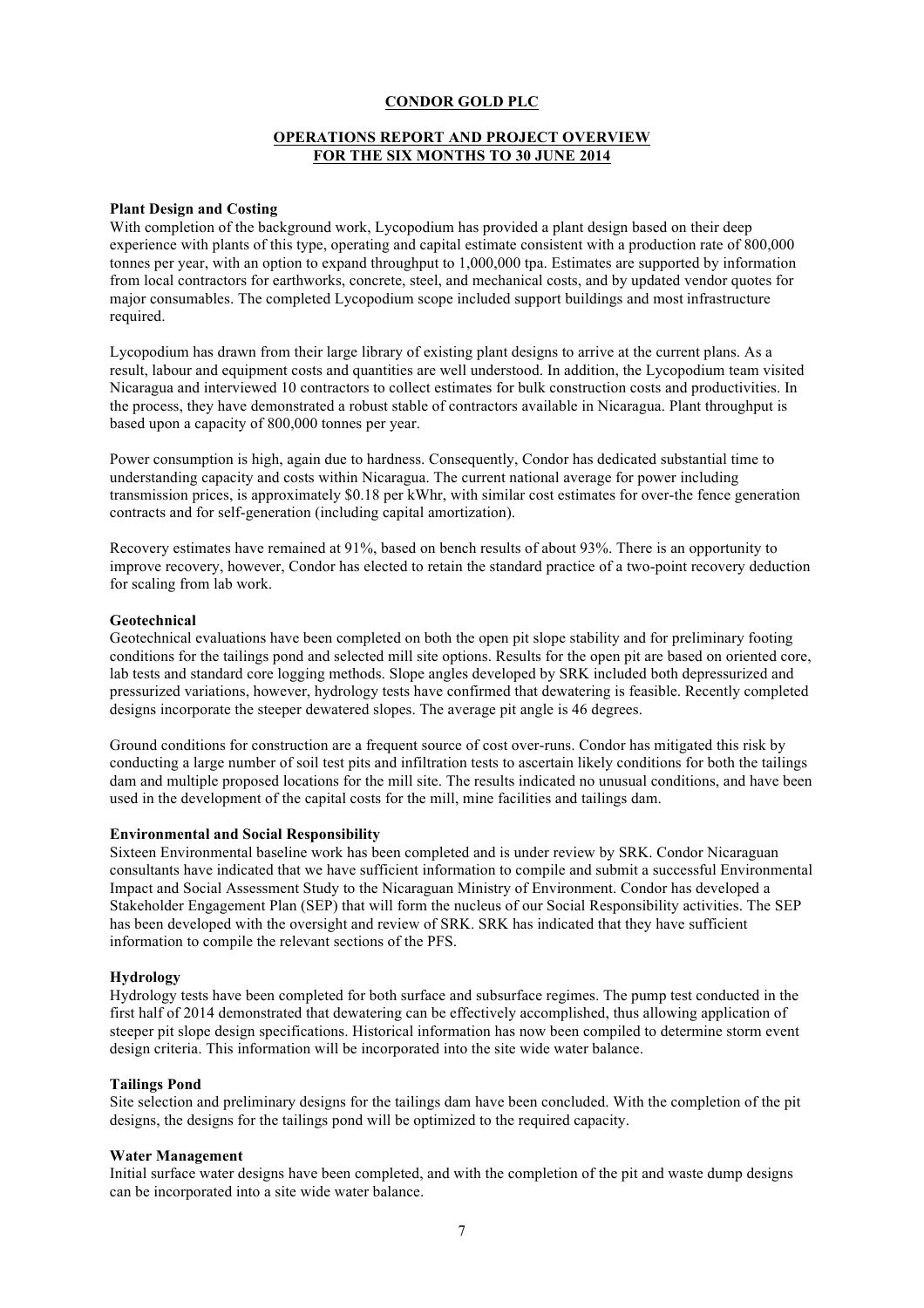#### **OPERATIONS REPORT AND PROJECT OVERVIEW FOR THE SIX MONTHS TO 30 JUNE 2014**

#### **Logistics / Power / Fuel**

Given the convenient location adjacent to a National Highway and a 138kv power line, logistics issues are not expected to present major problems. Studies and cost estimates have been secured for power and fuel. Transportation costs from the Port of Corinto have also been compiled.

#### **Operating Costs**

Operating costs have been developed in detail for a 800,000 tpy and a scaled version for a 1,000,000 tpy mill operating scenario. Operating costs for general and administrative costs have been compiled using existing costs for current Condor operations with suitable scaling for an operating property. Wages have been based on wages from comparable operations in Central America. Mining costs will be finalized following completion of detailed annual plans.

#### **Dave Crawford Chief Operating Officer**

#### **Exploration Activity**

During the first half of 2014 Condor completed 51 trenches for 3995m, 5 underground channel samples for 6.8m and collected 157 rock chip samples on the La India Project. The majority of the work was completed on the flagship La India Project, with an additional 8 rock chip and 3 stream sediment samples collected during a reconnaissance field trip to the **Estrella Concession**. Regional exploration activity has continued to develop the eight targets identified as under-explored by Condor geologists in the 2013 assessment of geophysical, satellitederived topographic, geological mapping and regional exploration data over the entire **La India Project** area. Trench testing is underway on selected targets and a regional geochemical study is being conducted to identify the pathfinder elements associated with the gold mineralising epithermal system at La India that will be used in the soil survey using a multi-element geochemistry database containing over two thousand rock chip samples.

The majority of the **trenching** tested four regional targets that were identified as having near surface gold mineralisation in geological structural settings conducive to the development of wide zones of mineralisation; considered exploration targets for open pit resources. In addition, geological definition trenching within La India Open Pit resource has improved confidence in selected zones of the mineral resource for consideration in the ongoing PFS.

Trenching across the surface expression of the 59,000 oz gold **San Lucas** resource, located only 2km west of the flagship La India Open Pit resource was completed using a mechanical excavator. The trenches have validated previous explorers manual trenching and also tested further across strike in areas where deeper colluvial cover prevented manual trenching. The programme was successful with wider intercepts encountered than had been reported in previous explorer's manual excavated trenches. The best trench intercepts include 6.00m (5.9m true width) at 7.65g/t gold and significantly an intercept of 16.15m (15.9m true width) at 2.20g/t where the vein was shown to split into three veins. The discovery of branching of the vein at surface at San Lucas is encouraging and points to the possibility of discovering additional un-exploited gold in the walls of the historic San Lucas Mine.

The most encouraging trench results have been returned from the **Real de La Cruz** Concession located approximately 8km northeast of the La India Open Pit resource. Condor has repeated previous explorer Newmont's discovery trench, returning an intercept of 63.6m at 1.01g/t gold where the Newmont's trench sampling reported 64m at 1.57g/t gold. Condor geologists were particularly encouraged to intercept a crosscutting 4m true width quartz breccia grading at up to 16.4g/t gold exposed in an artisanal pit wall. The artisanal pit is some 45m south of the main stockwork zone and was excavated to a depth of 6m below a section of the original Newmont trench that had returned only 6m at 1.47g/t gold nearer surface. The gold intercepts reported in this initial trench are located at the centre of a much larger surface gold anomaly defined by a 1,100m by 900m auger and rock chip anomaly. A parallel trench excavated 25m to the east has already verified continuity of gold mineralisation with an intercept of 39.6m at 0.98g/t gold including two higher grade zones of 6m at 2.71g/t gold and 5m at 1.69g/t separated by 20m of lower grade material. Further trench extension and step-out trenching at 200m spacing was completed post-period along the entire 1,100m strike length of the surface anomaly in order to better test the continuity and extent of the gold mineralisation. The entire programme of 13 trenches for 2,646m has delineated of broad zones of near-surface gold mineralisation at over 0.5g/t gold along a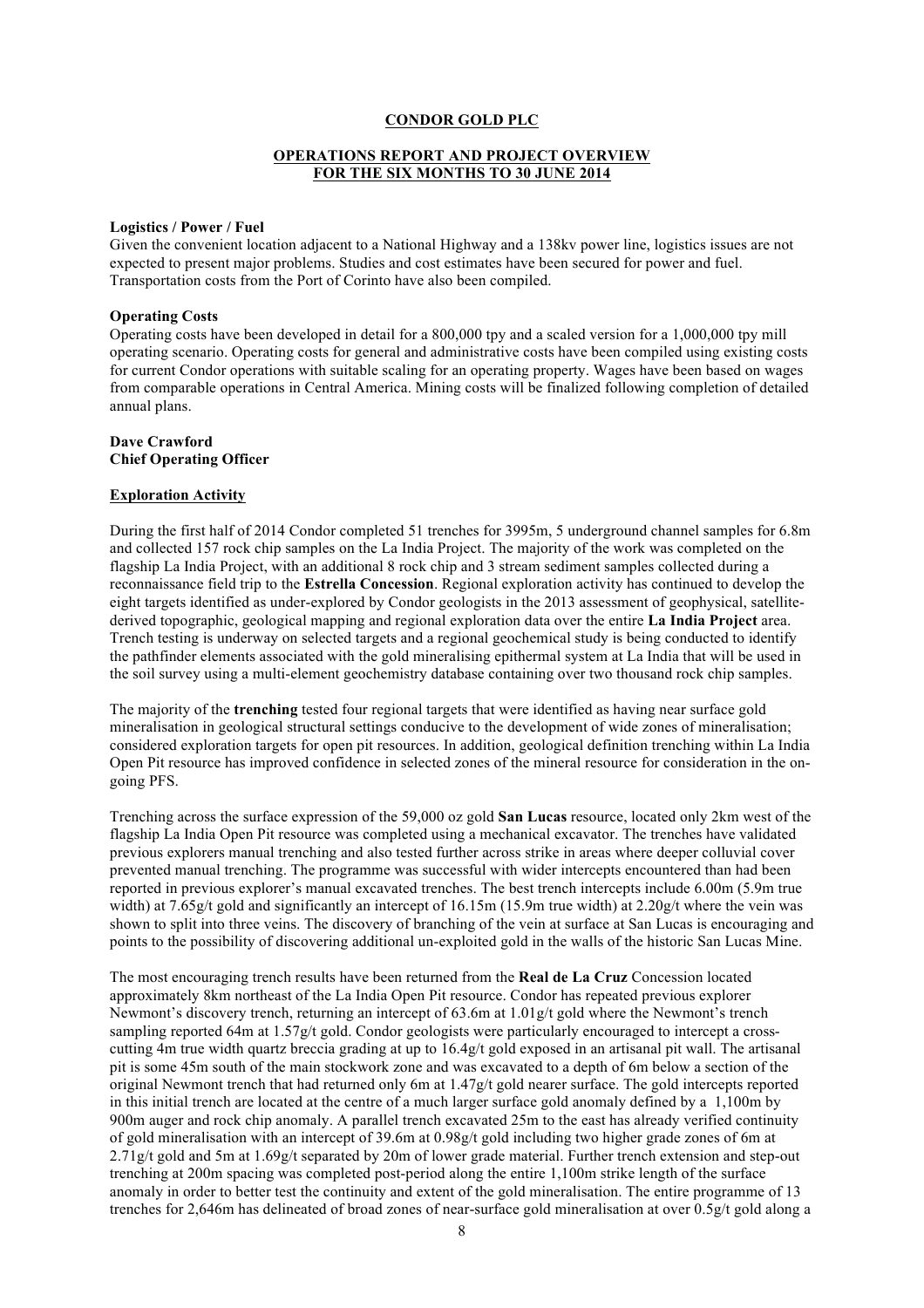500m strike length has the potential to provide low-grade supplemental feed to the proposed La India Open Pit Mine plant located only 8km away.

## **CONDOR GOLD PLC**

## **OPERATIONS REPORT AND PROJECT OVERVIEW FOR THE SIX MONTHS TO 30 JUNE 2014**

The large footprint and localised zones of wide high-grade gold mineralisation is encouraging. The recognition of quartz vein textures indicative of both near surface and boiling zone mineralisation suggests an extremely active system. Condor considers that the large low-grade footprint at Real de La Cruz could be the top of a large mineralised system. Condor plans to test continuity of the wide low-grade gold mineralisation with further trenching.

Condor considers that the next major discovery at La India is likely to be a hidden deposit where the high-grade gold mineralisation associated with the epithermal boiling zone does not crop-out at surface. Geological mapping has identified three target areas for hidden deposits. A study of the regional variation in vein rock geochemistry which allows fingerprinting of the regional veins and confirmation of the level of the vein outcrops relative to the boiling zone supports these targets. The vein rock geochemistry data is being used to support planning of a regional soil sampling programme.

A regional vein rock **geochemistry** study of 214 selected representative samples from throughout the district has identified some distinct regional variations in vein geochemistry. The variations reflect differences in (1) proximity to source, (2) vertical setting relative to the gold enriched boiling zone and/or (3) the host rock geochemistry. This geochemical signature combined with vein textures and mineralogy, is being used to assess and rank prospectivity of the veins for the discovery of a hidden gold deposit.

## **Other Project Areas**

Some additional exploration work has been completed on some of Condor's other projects in Nicaragua. Topographic survey base stations have been established on the Rio Luna and Estrella concessions and previous explorers drilling collars have been resurveyed to tie in with the new base stations. Further exploration at the Estrella Concession has established additional gold mineralisation in quartz vein float located approximately 1200m along strike of the historic gold mine workings. The definition of gold mineralisation over a strike length of over 1.5km suggests a reasonably large system and upgrades the prospectivity of the Estrella Concession.

## **Dr. Luc English Country Manager Nicaragua**

## **EL SALVADOR – OPERATIONS REPORT**

Condor has continued to maintain a presence in El Salvador whilst the Government continues the suspension of metallic mining and exploration activity that has been in effect since 2007. The Company recognises that the resolution lies with the Central Government, and Condor has played a leading role in lobbying the Government in favour of a resumption of mining activity both as an individual company and as a member of an umbrella group known as the Salvadoran Industrial Association which represents the interests of a number of mining and exploration companies. The Company has maintained a continuous active dialogue with the Government since 2007 in order to maintain the Company's claim over the suspended licences and also to position the Company to benefit from other prospective areas that are likely to become available should the Government elect to support metallic mining in the future.

#### **Ing. Jose Mario Gonzalez Granados Country Administration Manager El Salvador**

## **Other Matters**

As previously disclosed, most recently in the Company's annual financial report for the year ended 31 December 2013, the Company is currently in dispute between B2 Gold and over a 3% Net Smelter Royalty ("NSR") on La India concession.

The La India Concession was added to Condor's portfolio in late 2010 through a concession swap with B2Gold, following a letter agreement signed on 31 August 2010 between Condor and B2Gold. The current 68.5 sq km La India Concession was originally part of a much larger, 353.0 sq km El Limon –La India Concession, which in 1994 granted a 3% Net Smelter Royalty ("NSR") to Repadre Capital Corporation. Due to new mining laws,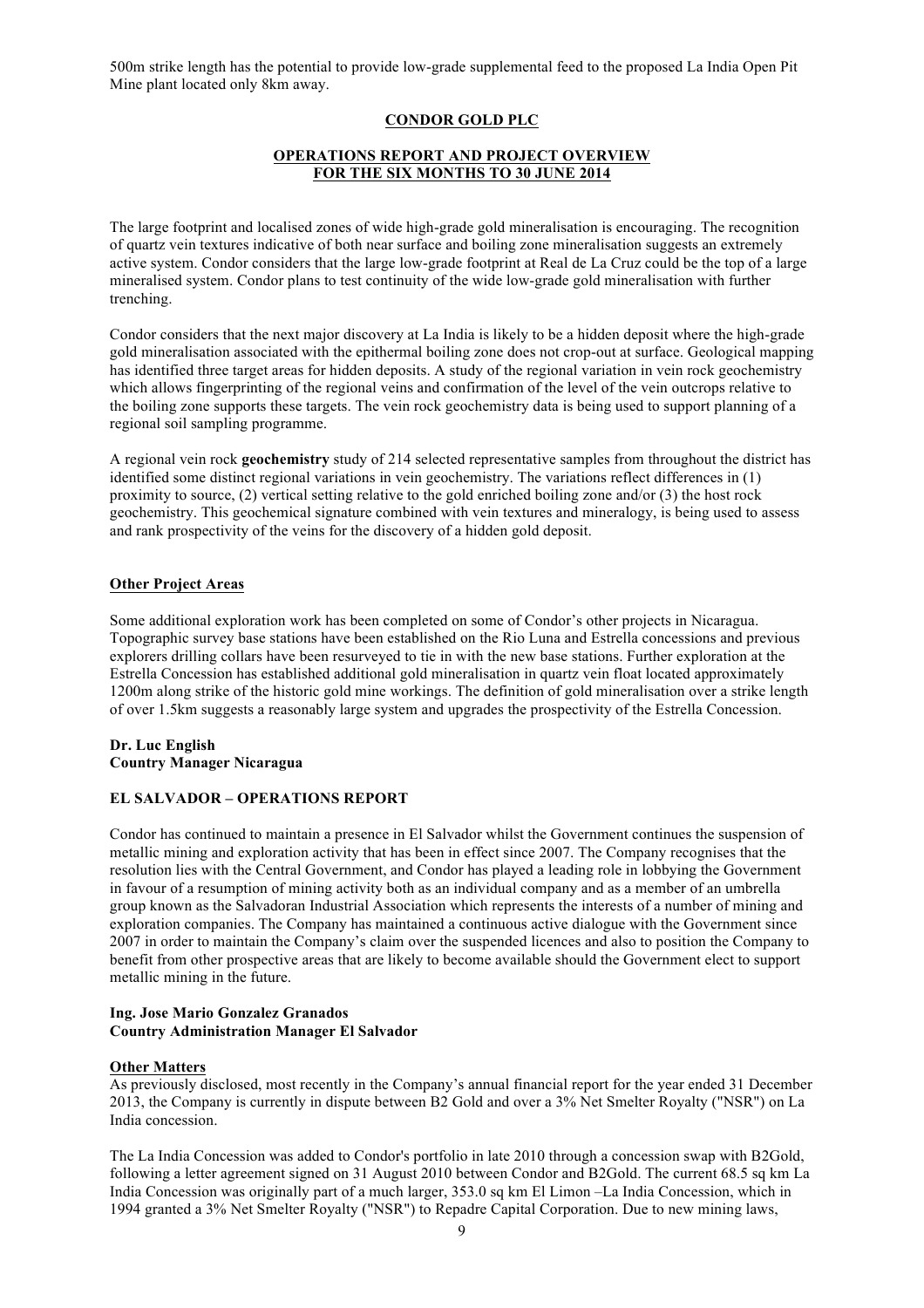effective in August 2001, much of the El Limon-La India Concession was relinquished to the Government and became available for re-grant.

## **CONDOR GOLD PLC**

## **OPERATIONS REPORT AND PROJECT OVERVIEW FOR THE SIX MONTHS TO 30 JUNE 2014**

Condor has received legal opinion from its lawyers in Nicaragua that the 3% NSR is invalid under Nicaraguan law. B2Gold provided Condor with a copy of a royalty agreement some 2 years after the concession swap. The Company is currently in discussions with B2 Gold in relation to the NSR with a view to resolving this dispute.

#### **Other Matters**

As previously disclosed, most recently in the Company's annual financial report for the year ended 31 December 2013, the Company is currently in dispute between in Canada and Nicaragua with B2 Gold and over a 3% Net Smelter Royalty ("NSR") on La India concession.

The La India Concession was added to Condor's portfolio in late 2010 through a concession swap with B2Gold, following a letter agreement signed on 31 August 2010 between Condor and B2Gold. The current 68.5 sq km La India Concession was originally part of a much larger, 353.0 sq km El Limon –La India Concession, which in 1994 granted a 3% Net Smelter Royalty ("NSR") to Repadre Capital Corporation. Due to new mining laws, effective in August 2001, much of the El Limon-La India Concession was relinquished to the Government and became available for re-grant.

Condor has received a legal opinion from its lawyers in Nicaragua that the 3% NSR is invalid under Nicaraguan law, and advice from its lawyers in Canada supporting the stance it has taken in the Canadian proceedings. B2Gold provided Condor with a copy of a royalty agreement some 2 years after the concession swap. The Company is currently in discussions with B2 Gold in relation to the NSR with a view to resolving this dispute.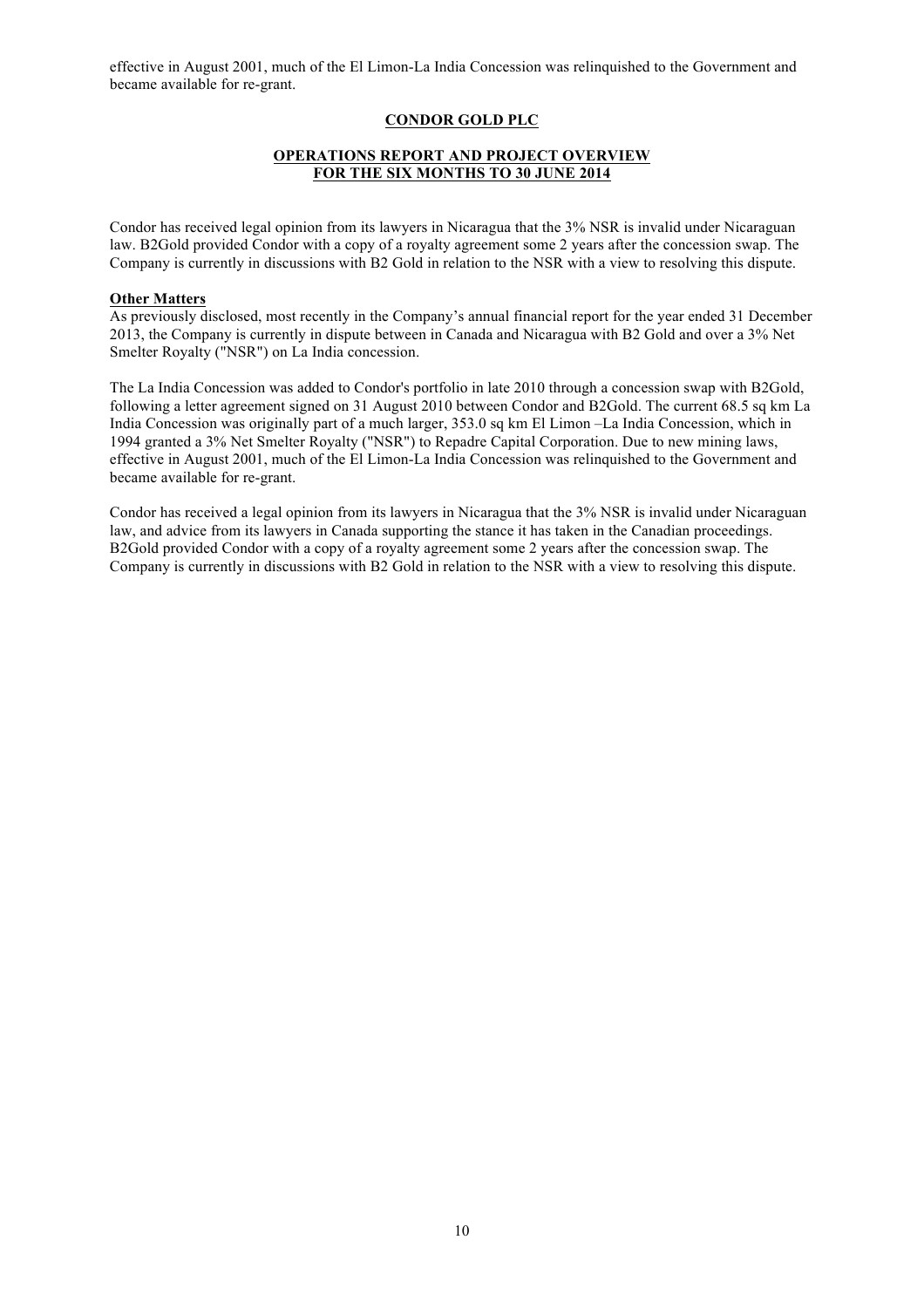#### **CONSOLIDATED STATEMENT OF COMPREHENSIVE INCOME FOR THE SIX MONTHS TO 30 JUNE 2014**

| Revenue                                                                                         |        | Six months<br>to 30.06.14<br>unaudited<br>$\pounds$ | Six months<br>to 30.06.13<br>unaudited<br>$\pounds$ |
|-------------------------------------------------------------------------------------------------|--------|-----------------------------------------------------|-----------------------------------------------------|
|                                                                                                 |        |                                                     |                                                     |
| Net loss arising on foreign translations<br>Administrative expenses                             |        | (841, 838)<br>(728, 017)                            | (250, 590)<br>(1, 192, 084)                         |
| Operating loss                                                                                  |        | (1,569,855)                                         | (1,442,674)                                         |
| Finance income<br>Net gain on financial assets at fair value through profit<br>and loss account |        | 1,360                                               | 5,320                                               |
| Loss before income tax                                                                          |        | (1, 568, 495)                                       | (1,437,354)                                         |
| Income tax expense                                                                              |        |                                                     |                                                     |
| Loss for the period                                                                             |        | (1,568,495)                                         | (1,437,354)                                         |
| Other comprehensive income/(loss):                                                              |        |                                                     |                                                     |
| Currency translation differences                                                                |        | 383,810                                             | (736,902)                                           |
| Other comprehensive income/(loss) for the period                                                |        | 383,810                                             | (736,902)                                           |
| Total comprehensive income/(loss) for the period                                                |        | (1,952,305)                                         | (700, 452)                                          |
| Income/(loss) attributable to:                                                                  |        |                                                     |                                                     |
| Non-controlling interest                                                                        |        | (3,643)                                             | (1, 817)                                            |
| Owners of the parent                                                                            |        | (1, 564, 852)                                       | (1,435,537)                                         |
|                                                                                                 |        | (1,568,495)                                         | (1,437,354)                                         |
| Total comprehensive income/(loss) attributable to:                                              |        |                                                     |                                                     |
| Non-controlling interest                                                                        |        | 2,716                                               | (5,947)                                             |
| Owners of the parent                                                                            |        | (1,955,021)                                         | (694, 505)                                          |
|                                                                                                 |        | (1,952,305)                                         | (700, 452)                                          |
| Loss per share expressed in pence per share:                                                    |        |                                                     |                                                     |
| Basic and diluted (in pence)                                                                    | Note 5 | (4.20)                                              | (3.93)                                              |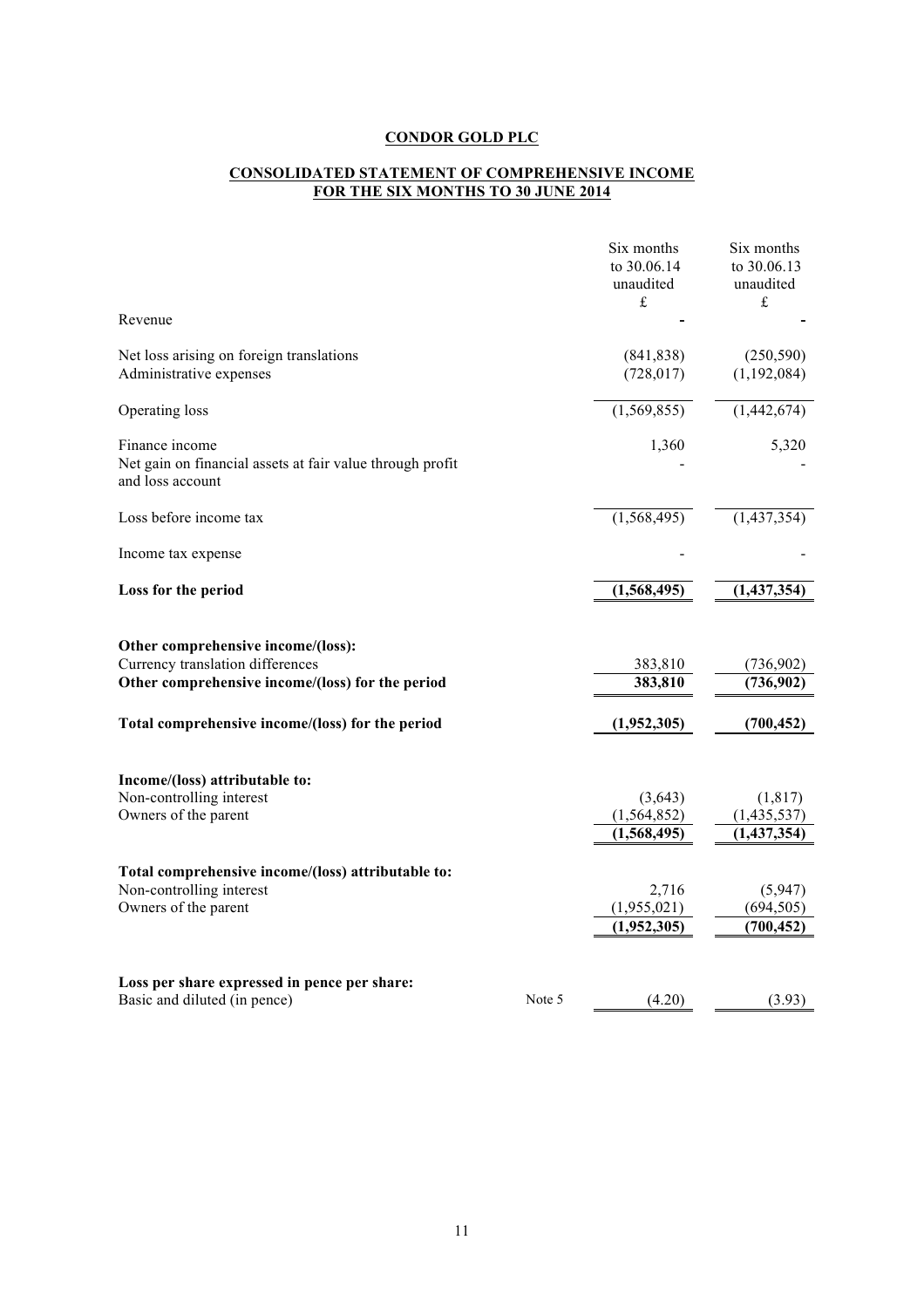#### **CONSOLIDATED STATEMENT OF FINANCIAL POSITION AS AT 30 JUNE 2014**

|                                                        | 30.06.14             | 31.12.13                  | 30.06.13               |
|--------------------------------------------------------|----------------------|---------------------------|------------------------|
|                                                        | unaudited            |                           | unaudited              |
| <b>ASSETS:</b>                                         | £                    | £                         | $\pounds$              |
| <b>NON-CURRENT ASSETS</b>                              |                      |                           |                        |
| Property, plant and equipment                          | 275,908              | 298,525                   | 326,478                |
| Intangible assets                                      | 14,487,133           | 14,721,128                | 13,765,835             |
|                                                        | 14,763,041           | 15,019,653                | 14,092,313             |
|                                                        |                      |                           |                        |
| <b>CURRENT ASSETS</b>                                  |                      |                           |                        |
| Trade and other receivables                            | 846,450              | 978,715                   | 860,349                |
| Financial assets at fair value through profit and loss |                      |                           |                        |
| Cash and cash equivalents                              | 754,938              | 2,268,470                 | 5,112,023              |
|                                                        | 1,601,388            | 3,247,185                 | 5,972,372              |
| <b>TOTAL ASSETS</b>                                    | 16,364,429           | 18,266,838                | 20,064,685             |
|                                                        |                      |                           |                        |
| <b>LIABILITIES:</b>                                    |                      |                           |                        |
| <b>CURRENT LIABILITIES</b>                             |                      |                           |                        |
| Trade and other payables                               | 700,113              | 650,217                   | 651,944                |
|                                                        |                      |                           |                        |
| <b>NON-CURRENT LIABILITIES</b>                         |                      |                           |                        |
| Other payables                                         |                      |                           | 154,626                |
|                                                        |                      |                           |                        |
|                                                        |                      |                           |                        |
| <b>TOTAL LIABILITIES</b>                               | 700,113              | 650,217                   | 806,570                |
|                                                        |                      |                           |                        |
| <b>NET CURRENT ASSETS</b>                              | 901,275              | 2,596,968                 | 5,320,428              |
|                                                        |                      |                           |                        |
| <b>NET ASSETS</b>                                      | 15,664,316           | 17,616,621                | 19,258,115             |
|                                                        |                      |                           |                        |
|                                                        |                      |                           |                        |
| <b>SHAREHOLDERS' EQUITY</b>                            |                      |                           |                        |
| Called up share capital                                | 7,664,792            | 7,664,792                 | 7,574,792              |
| Share premium                                          | 22,228,265           | 22,228,265                | 22,210,765             |
| Legal reserves                                         | 71                   | 71                        | 71                     |
| Exchange difference reserve                            | (8,828)<br>2,551,670 | 374,982                   | 1,331,182<br>1,873,151 |
| Share options reserve<br>Retained earnings             |                      | 2,551,670<br>(15,203,159) | (13, 731, 846)         |
|                                                        | (16, 771, 654)       |                           |                        |
|                                                        | 15,664,316           | 17,616,621                | 19,258,115             |
|                                                        |                      |                           |                        |
| <b>TOTAL EQUITY ATTRIBUTABLE TO:</b>                   |                      |                           |                        |
| Non-controlling interest                               | (66,701)             | (68, 877)                 | (72, 418)              |
| Owners of the parent                                   | 15,731,017           | 17,685,498                | 19,330,533             |
|                                                        | 15,664,316           | 17,616,621                | 19,258,115             |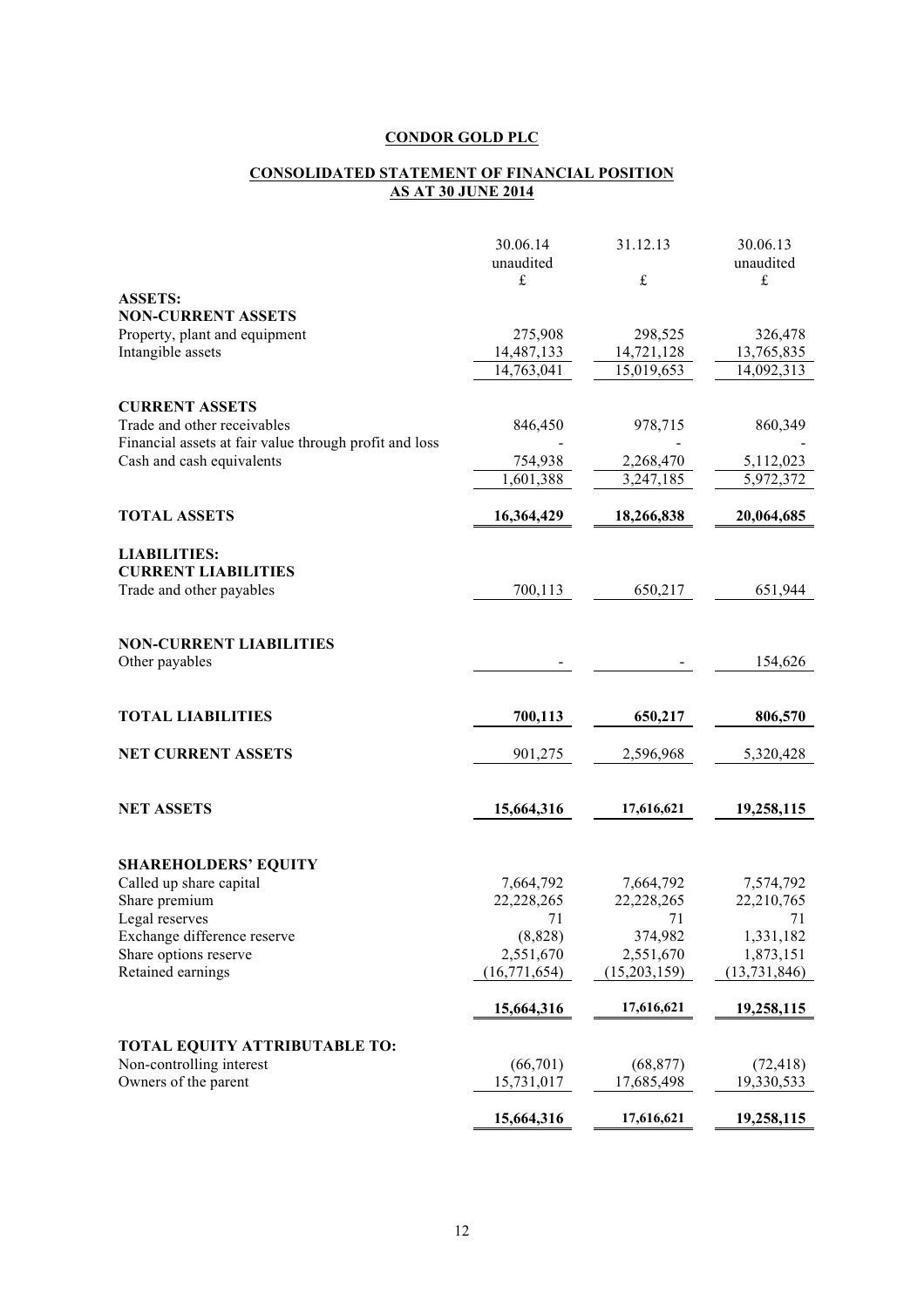#### **CONSOLIDATED STATEMENT OF CHANGES IN EQUITY AS AT 30 JUNE 2014**

| At 31 December 2012                                                   | Share<br>Capital<br>£<br>6,679,826 | Share<br>premium<br>£<br>15,928,571 | Legal<br>reserve<br>£<br>71 | Exchange<br>difference<br>reserve<br>£<br>591,700 | Share<br>option<br>reserve<br>£<br>1,873,151 | Retained<br>earnings<br>£<br>(12, 225, 441) | Total<br>£<br>12,847,878 | Non<br>Controlling<br>Interest<br>£<br>(66, 471) | <b>Total Equity</b><br>£<br>12,781,407 |
|-----------------------------------------------------------------------|------------------------------------|-------------------------------------|-----------------------------|---------------------------------------------------|----------------------------------------------|---------------------------------------------|--------------------------|--------------------------------------------------|----------------------------------------|
| Comprehensive<br>income:<br>Loss for the year                         |                                    |                                     |                             |                                                   |                                              | (2,904,912)                                 | (2,904,912)              | (3,755)                                          | (2,908,667)                            |
| Other comprehensive<br>income:<br>Currency translation<br>differences |                                    |                                     |                             | (220, 647)                                        |                                              |                                             | (220, 647)               | 1,349                                            | (219, 298)                             |
| Total comprehensive<br>income                                         | 6,679,826                          | 15,928,571                          | 71                          | 371,053                                           | 1,873,151                                    | (15, 130, 353)                              | 9,722,319                | (68, 877)                                        | 9,653,442                              |
| New shares issued<br>Share based payment                              | 984,966                            | 6,299,694                           |                             |                                                   | 678,519                                      |                                             | 7,284,660<br>678,519     |                                                  | 7,284,660<br>678,519                   |
| At 31 December 2013                                                   | 7,664,792                          | 22,228,265                          | 71                          | 371,053                                           | 2,551,670                                    | (15, 130, 353)                              | 17,685,498               | (68, 877)                                        | 17,616,621                             |
| Comprehensive<br>income:<br>Loss for the year<br>Other comprehensive  |                                    |                                     |                             |                                                   |                                              | (1, 564, 852)                               | (1, 564, 852)            | (3,643)                                          | (1,568,495)                            |
| income:<br>Currency translation<br>differences                        |                                    |                                     | ÷,                          | (389, 629)                                        |                                              | $\overline{a}$                              | (389, 629)               | 5,819                                            | (383, 810)                             |
|                                                                       | 7,664,792                          | 22,228,265                          | $\overline{71}$             | (18, 576)                                         | 2,551,670                                    | (16,695,205)                                | 15,731,017               | (66, 701)                                        | 15,664,316                             |
| New shares issued<br>Share based payment                              |                                    |                                     |                             |                                                   |                                              |                                             |                          |                                                  |                                        |
| At 30 June 2014                                                       | 7,664,792                          | 22,228,265                          | 71                          | (18, 576)                                         | 2,551,670                                    | (16,695,205)                                | 15,731,017               | (66,701)                                         | 15,644,316                             |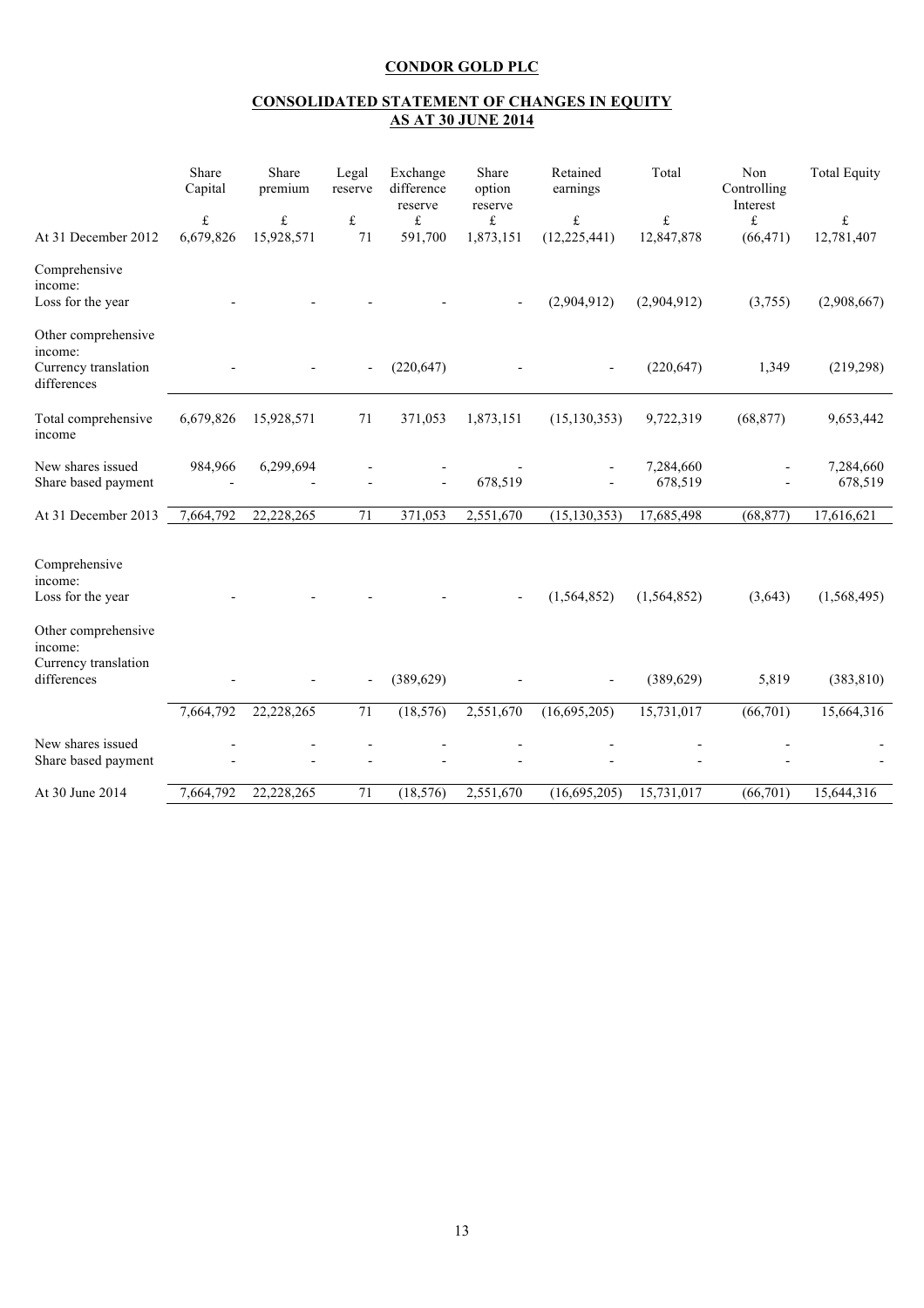#### **CONSOLIDATED CASH FLOW STATEMENT AS AT 30 JUNE 2014**

|                                                                    | Six months<br>to 30.06.14<br>unaudited<br>£ | Six months<br>to 30.06.13<br>unaudited<br>£ |
|--------------------------------------------------------------------|---------------------------------------------|---------------------------------------------|
| Cash flows from operating activities                               |                                             |                                             |
| Loss before tax<br>Depreciation charges                            | (1, 568, 495)<br>5,914                      | (1,437,354)<br>23,685                       |
| Profit/(loss) on sale of tangible fixed assets                     |                                             |                                             |
| Impairment charge of intangible fixed assets                       | 16,404                                      | 13,839                                      |
| Finance income                                                     | (1,360)                                     | (5,320)                                     |
|                                                                    | (1, 547, 537)                               | (1,405,150)                                 |
| (Increase)/decrease in trade and other receivables                 | 132,265                                     | (339,798)                                   |
| Increase/(decrease) in trade and other payables<br>Income tax paid | 49,896                                      | 107,282                                     |
| Net cash absorbed in operating activities                          | (1,365,376)                                 | (1,637,666)                                 |
|                                                                    |                                             |                                             |
| Cash flows from investing activities                               |                                             |                                             |
| Purchase of intangible fixed assets                                | (512, 587)                                  | (3,146,296)                                 |
| Purchase of tangible fixed assets<br>Interest received             | (3,150)<br>1,360                            | (111, 283)<br>5,320                         |
|                                                                    |                                             |                                             |
| Net cash absorbed in investing activities                          | (514, 377)                                  | (3,252,259)                                 |
| Cash flows from financing activities                               |                                             |                                             |
| Issue of shares                                                    |                                             | 7,177,160                                   |
| Net cash absorbed in financing activities                          |                                             | 7,177,160                                   |
|                                                                    |                                             |                                             |
| (Decrease)/increase in cash and cash equivalents                   | (1,879,753)                                 | 2,287,235                                   |
| Cash and cash equivalents at beginning of period                   | 2,268,470                                   | 2,481,503                                   |
| Exchange losses on cash and bank                                   | 366,222                                     | 343,285                                     |
| Cash and cash equivalents at end of period                         | 754,938                                     | 5,112,023                                   |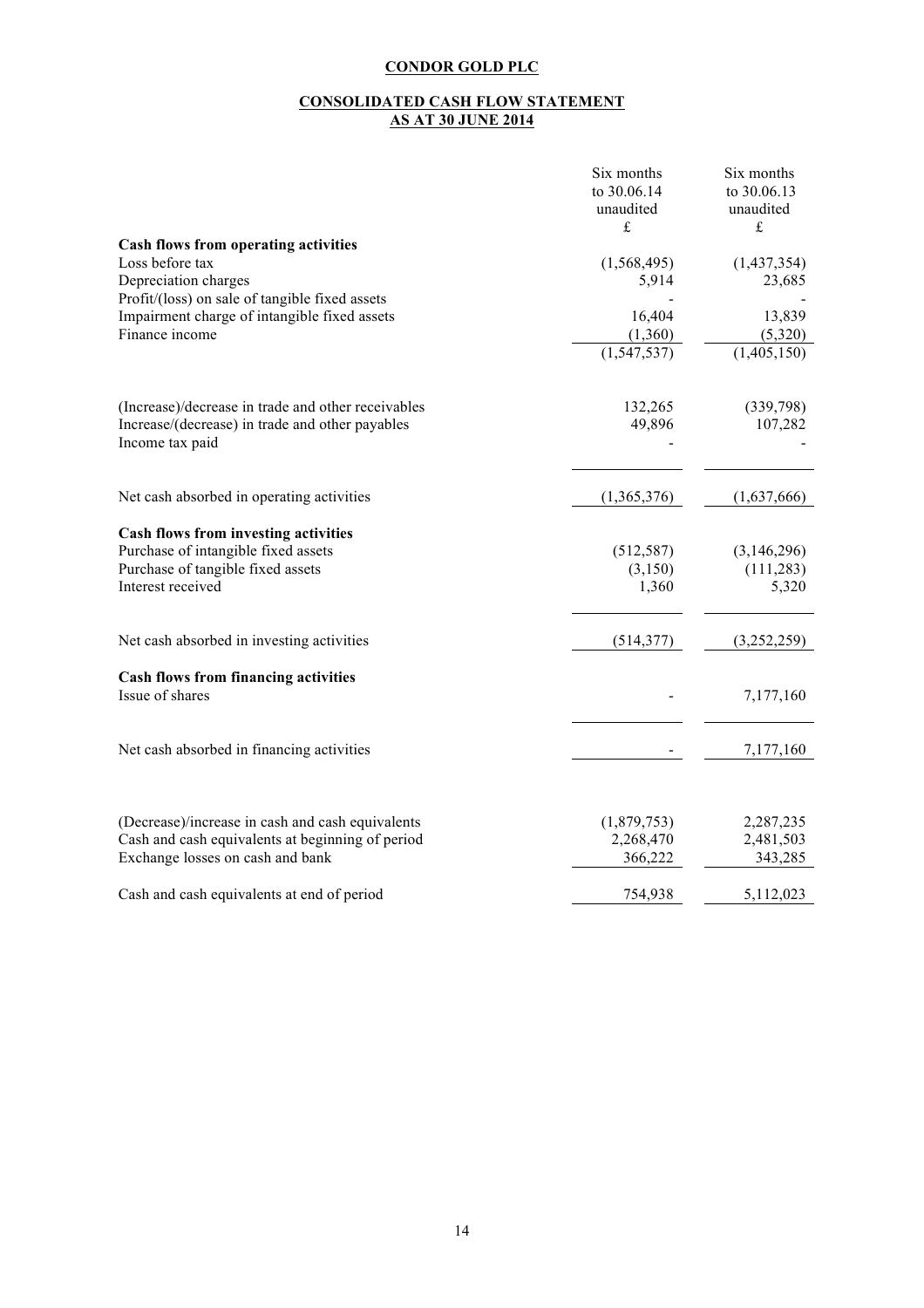#### **NOTES TO THE FINANCIAL STATEMENTS FOR THE SIX MONTHS TO 30 JUNE 2014**

## **1. COMPLIANCE WITH ACCOUNTING STANDARDS**

#### **Basis of preparation**

This financial information has been prepared in accordance with IAS 34 "Interim financial reporting" as adopted by the European Union. The standards have been applied consistently. The statutory accounts for the year ended 31 December 2013, which have been filed with the Registrar of Companies, were prepared under IFRS and IFRIC interpretations as adopted by the European Union and with those parts of the Companies Act 2006 applicable to companies preparing their account under IFRS. The auditors reported on those accounts; their Audit Report was unqualified and did not contain a statement under either Section 237(2) or Section 237(3) of the Companies Act 2006.

The Interim Report is unaudited and does not constitute statutory financial statements as defined in section 434 of the Companies Act 2006.

The Interim Report for the six months ended 30 June 2013 was approved by the Directors on 08 September 2014.

The directors consider the going concern basis to be appropriate based on cash flow forecasts and projections and current levels of commitments, cash and cash equivalents.

The comparative period presented is that of the six months ended 30 June 2013. The directors are of the opinion that due to the nature of the group's activities and the events during that period these are the most appropriate comparatives for the current period.

Copies of the Interim Report are available from the Company's website www.condorgoldplc.com.

## **2. ACCOUNTING POLICIES**

The interim financial information for the six months ended 30 June 2014 has been prepared on the basis of the accounting policies set out in the most recently published financial statements for the Group for the year ended 31 December 2013, which are available on the Company's website www.condorgoldplc.com, as the company does not anticipate the addition of new standards to the Group's results for the year ended 31 December 2013.

#### **3. REVENUE AND SEGMENTAL REPORTING**

The Group has not generated any revenue during the period.

The Group's operations are located in England, El Salvador and Nicaragua.

The following is an analysis of the carrying amount of segment assets, and additions to plant and equipment, analysed by geographical area in which the assets are located.

The Group's results by reportable segment for the period ended 30 June 2014 are as follows:

|                                    | UK<br>2014<br>£ | <b>El Salvador</b><br>2014<br>£ | <b>Nicaragua</b><br>2014<br>£ | <b>Consolidation</b><br>2014<br>£ |
|------------------------------------|-----------------|---------------------------------|-------------------------------|-----------------------------------|
| <b>RESULTS</b><br>Operating (loss) | (666, 856)      | (36, 448)                       | (866, 551)                    | (1,569,855)                       |
| Interest income                    | 1,339           | 21                              |                               | 1,360                             |
| Income tax expense                 |                 |                                 |                               |                                   |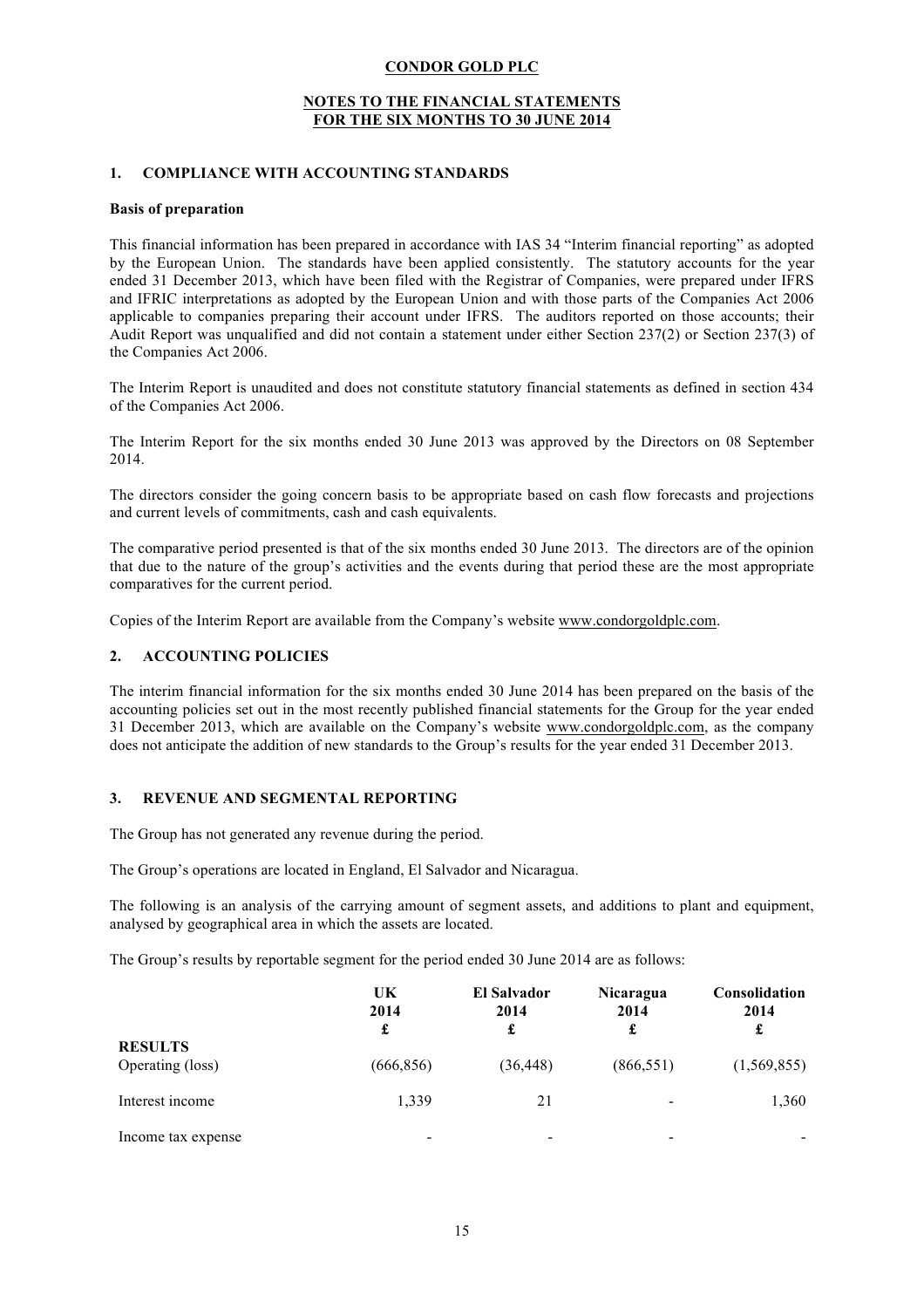## **NOTES TO THE FINANCIAL STATEMENTS FOR THE SIX MONTHS TO 30 JUNE 2014**

## **3. REVENUE AND SEGMENTAL REPORTING - continued**

#### **Assets**

All transactions between each reportable segment are accounted for using the same accounting policies as the Group uses.

| <b>ASSETS</b>                           | UK         | El Salvador        | <b>Nicaragua</b> | <b>Consolidation</b> |
|-----------------------------------------|------------|--------------------|------------------|----------------------|
|                                         | 2014       | 2014               | 2014             | 2014                 |
|                                         | £          | £                  | £                | £                    |
| Total assets                            | 775,456    | 4,270,797          | 11,318,176       | 16,364,429           |
|                                         | UK         | <b>El Salvador</b> | Nicaragua        | Consolidation        |
|                                         | 2014       | 2014               | 2014             | 2014                 |
|                                         | £          | £                  | £                | £                    |
| <b>LIABILITIES</b><br>Total liabilities | (635, 335) | (500)              | (64, 278)        | (700, 113)           |

The Group's results by reportable segment for the period ended 30 June 2013 are as follows:

|                                    | UK<br>2013<br>£ | <b>El Salvador</b><br>2013<br>£ | <b>Nicaragua</b><br>2013<br>£ | <b>Consolidation</b><br>2013<br>£ |
|------------------------------------|-----------------|---------------------------------|-------------------------------|-----------------------------------|
| <b>RESULTS</b><br>Operating (loss) | (1,157,484)     | (18, 181)                       | (267,009)                     | (1,442,674)                       |
| Interest income                    | 5,312           | 8                               | $\overline{\phantom{a}}$      | 5,320                             |
| Income tax expense                 | -               | $\qquad \qquad$                 | $\overline{\phantom{0}}$      |                                   |

#### **Assets**

All transactions between each reportable segment are accounted for using the same accounting policies as the Group uses.

|                                         | UK<br>2013<br>£ | <b>El Salvador</b><br>2013<br>£ | Nicaragua<br>2013<br>£ | Consolidation<br>2013<br>£        |
|-----------------------------------------|-----------------|---------------------------------|------------------------|-----------------------------------|
| <b>ASSETS</b>                           |                 |                                 |                        |                                   |
| Total assets                            | 5,067,087       | 1,783,306                       | 13,214,292             | 20,064,685                        |
|                                         | UK<br>2013<br>£ | <b>El Salvador</b><br>2013<br>£ | Nicaragua<br>2013<br>£ | <b>Consolidation</b><br>2013<br>£ |
| <b>LIABILITIES</b><br>Total liabilities | (330, 841)      | (706)                           | (475, 023)             | (806, 570)                        |